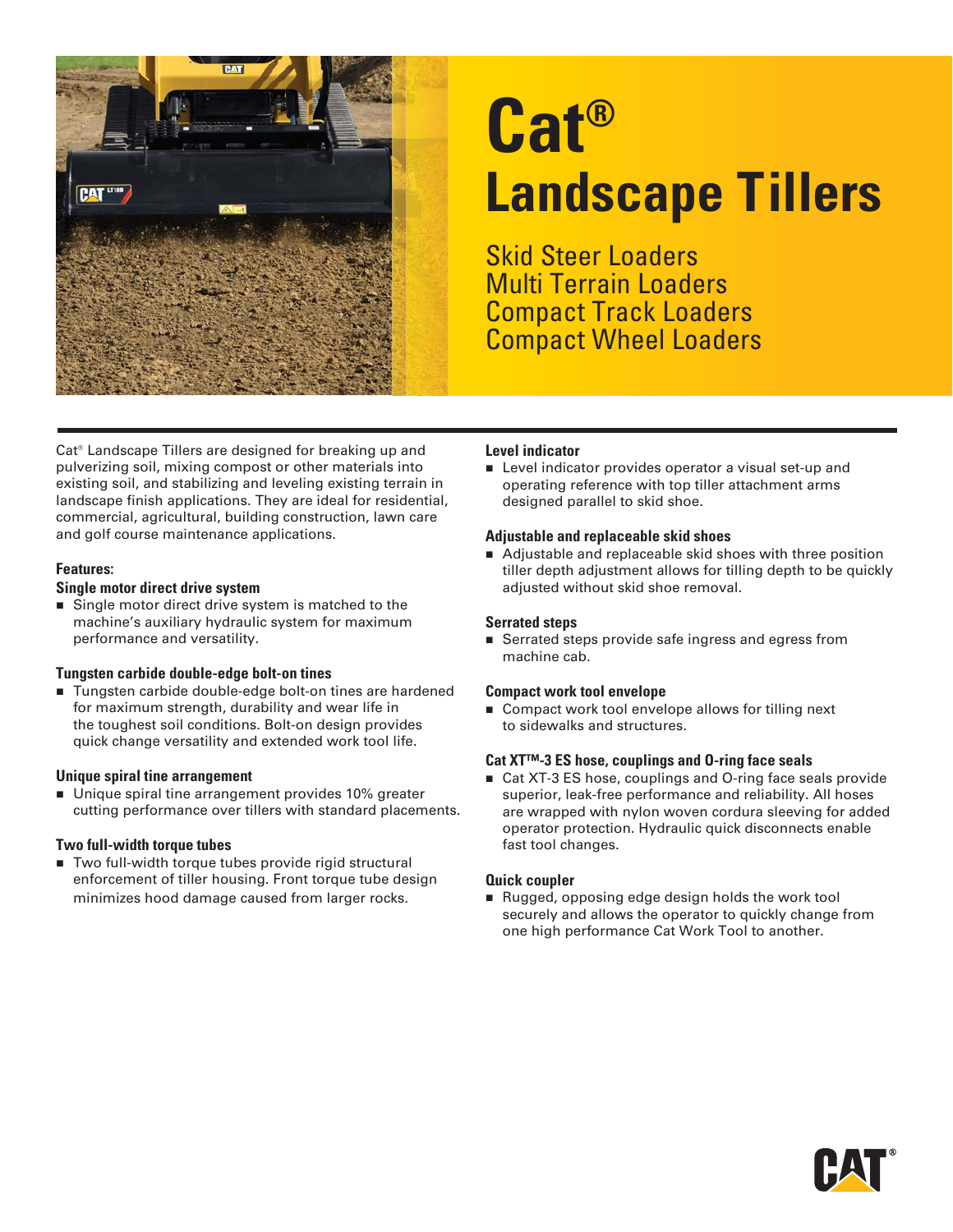## **Cat® Landscape Tillers**

## **Compatibility**

#### **Model Machines**

| <b>LT13B</b> 216B3, 226B3, 226D, 232D, 236D, 239D, 242D, 246D, 249D, 257D, 259D, 262D, 272D2, 272D2 XHP, 277D, 279D, 287D, 289D, |
|----------------------------------------------------------------------------------------------------------------------------------|
| 297D2, 297D2 XHP, 299D2, 299D2 XHP, 903C2, 906K, 907K, 908K, 906M, 907M, 908M                                                    |
| LT18B 216B3, 226B3, 226D, 232D, 236D, 239D, 242D, 246D, 249D, 257D, 259D, 262D, 272D2, 272D2 XHP, 277D, 279D, 287D, 289D,        |
| 297D2, 297D2 XHP, 299D2, 299D2 XHP, 903C2, 906K, 907K, 908K, 906M, 907M, 908M                                                    |

Machine model availability and attachment vary by region. Please contact your local dealer for availability.

## **Specifications**



|                                                        |       |                                       | LT13B  |           | <b>LT18B</b>                       |           |  |
|--------------------------------------------------------|-------|---------------------------------------|--------|-----------|------------------------------------|-----------|--|
| <b>A</b> Overall width                                 | mm    | (in)                                  | 1789   | (71)      | 2272                               | (90)      |  |
| <b>B</b> Overall working width                         | mm    | (in)                                  | 1354   | (53)      | 1848                               | (73)      |  |
| <b>C</b> Overall height                                | mm    | (in)                                  | 755    | (30)      | 755                                | (30)      |  |
| <b>D</b> Overall length                                | mm    | (in)                                  | 956    | (38)      | 956                                | (38)      |  |
| Working depth range                                    | mm    | (in)                                  | 25-152 | $(1-6)$   | 25-152                             | $(1-6)$   |  |
| Unit weight                                            | kg    | (lb)                                  | 340    | (750)     | 420                                | (926)     |  |
| Optimal hydraulic flow                                 | L/min | (gpm)                                 | 60-86  | $(16-23)$ | 60-86                              | $(16-23)$ |  |
| Optimal hydraulic pressure                             | bar   | (psi)                                 | 230    | (3340)    | 230                                | (3340)    |  |
| Drum speed $\omega$ max flow                           |       | 127 rpm $\omega$<br>80 L/min (21 gpm) |        |           | 127 rpm $(a)$<br>80 L/min (21 gpm) |           |  |
| $cm3/rev$ (in <sup>3</sup> /rev)<br>Motor displacement |       | 629                                   | (38)   | 629       | (38)                               |           |  |
| Number of hard-faced tines                             |       | 24                                    |        | 36        |                                    |           |  |

Theoretical values calculated at 100% efficiency.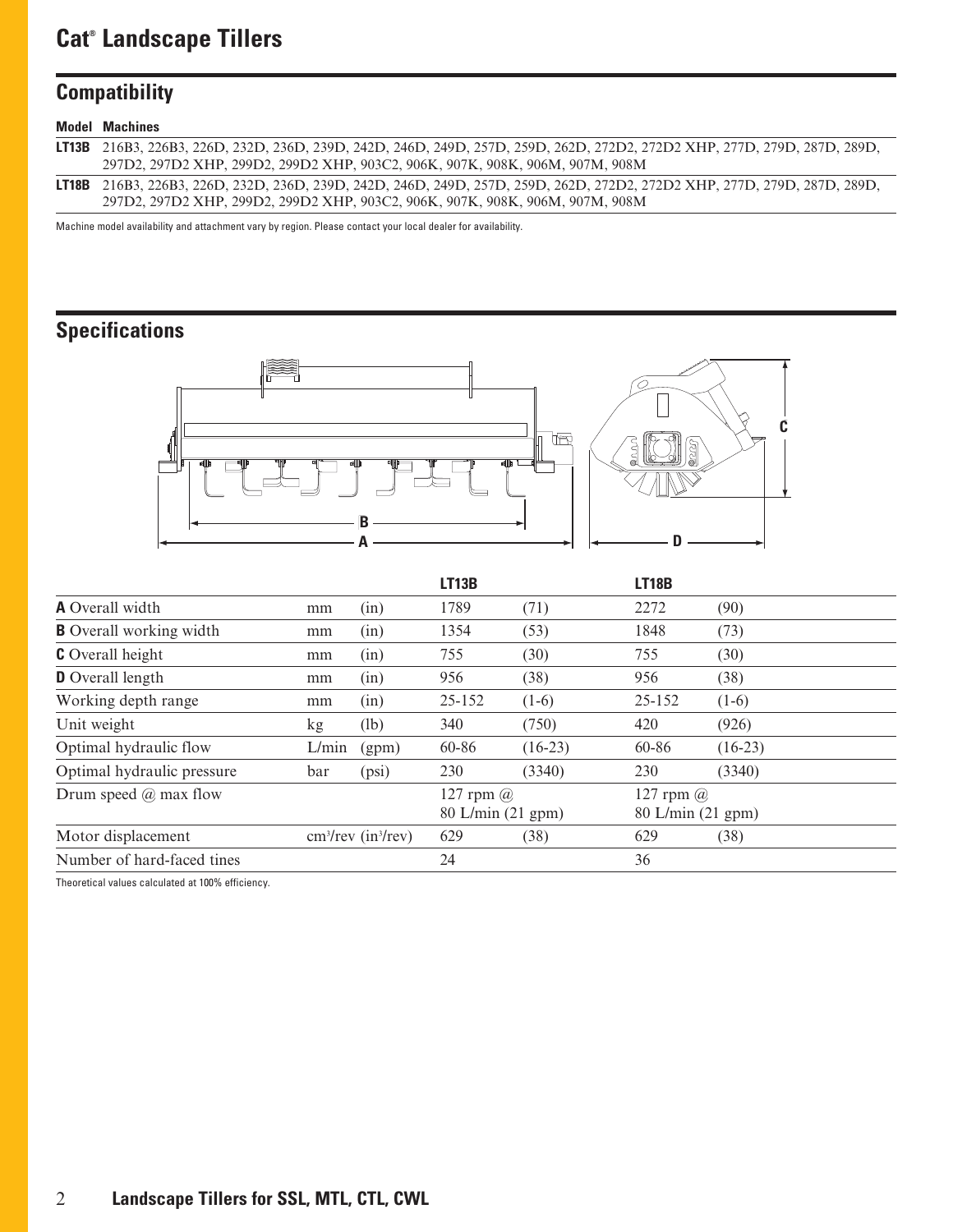

**Four position adjustable skid shoes allow for tilling from 25-152 mm (1-6 in) deep**

**production**